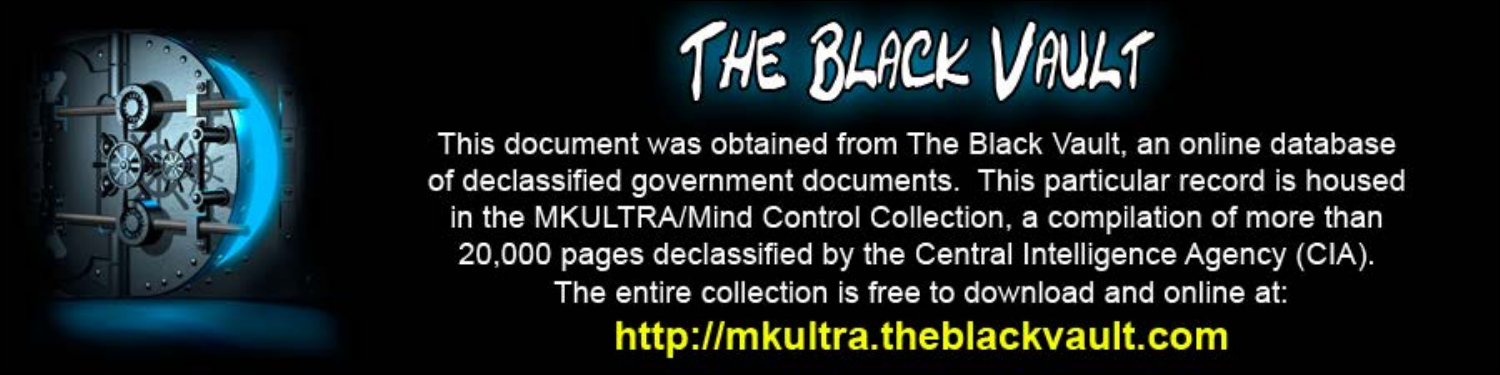| Information for Rockefeller Commission                                |                   |                        |                            |                                                         |
|-----------------------------------------------------------------------|-------------------|------------------------|----------------------------|---------------------------------------------------------|
| FROM:<br>Acting Director of Medical Service's<br>1D-4061 Headquarters |                   |                        | EXISIBLE N.   110.<br>6677 | $0 \times E$<br>28 January 1975                         |
| TO: (Cificar designation, mom number, and<br>building)                | DATE              |                        | OFFICER'S                  | COMMENTS (Number each comment to show from we'r-        |
|                                                                       |                   | PECEIVED   PORWARUED   | 159723.30                  | to whom. Draw a line across column after each sulphose? |
| 1. Associate Deputy Director<br>for Administration                    | $\sim$ 3 $3\cdot$ | ंगें २                 |                            |                                                         |
| 2.<br>$i\zeta$                                                        |                   | 5<br>$\mathcal{I}_{i}$ |                            |                                                         |
| 3.<br>くりぶ                                                             | Ć.                |                        |                            |                                                         |
| 4.<br>ょし                                                              | 10 V              |                        |                            |                                                         |
| $\mathbf{5}$ .                                                        |                   |                        |                            | lesce retrin tr                                         |
| 6.                                                                    |                   |                        |                            | ARTICITERE                                              |
| 7.                                                                    |                   |                        |                            |                                                         |
| з.                                                                    |                   |                        |                            |                                                         |
| 9.                                                                    |                   | a an                   |                            |                                                         |
| 10.                                                                   |                   |                        |                            |                                                         |
| 11.                                                                   |                   |                        |                            |                                                         |
| 12.                                                                   |                   |                        |                            |                                                         |
| 13.                                                                   |                   |                        |                            |                                                         |
| 14.                                                                   |                   |                        |                            |                                                         |
| 15.                                                                   |                   |                        |                            |                                                         |
| Û<br>USE PREVIOUS<br>FCRN<br>3-42<br>SECRET<br>lx i                   |                   | CONFIDENTIAL           |                            | INTERNAL<br>USE CNLY<br>uxcl                            |
|                                                                       |                   |                        |                            |                                                         |
|                                                                       |                   |                        |                            |                                                         |
|                                                                       |                   |                        |                            |                                                         |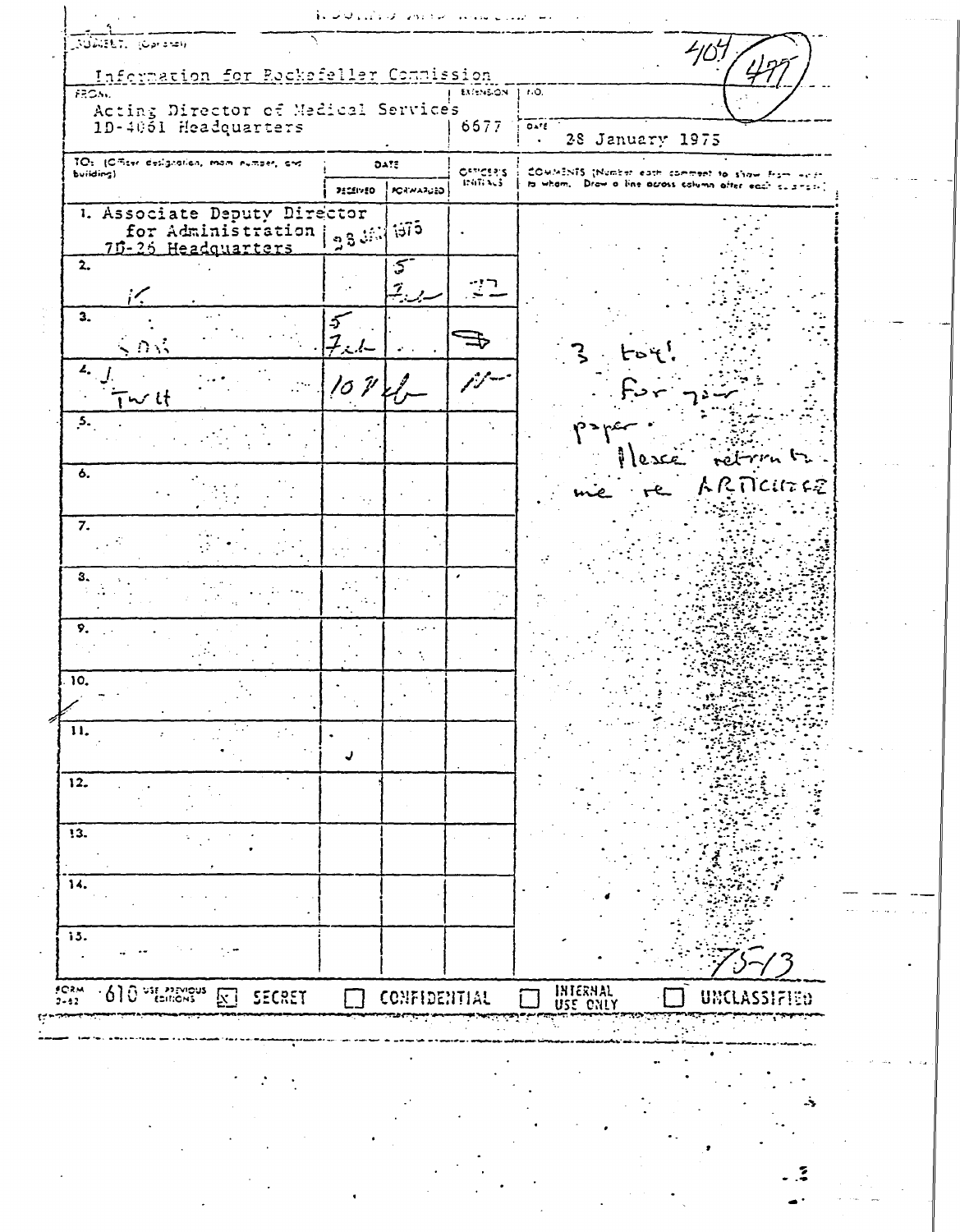28 January 1975

MEMORANDUM FOR: Associate Deputy Director for Administration **SUBJECT** Information for Rockefeller Commission  $\ddot{\cdot}$ 

As requested at the morning meeting today, following<br>is information from this office relating to the list of<br>topics provided of interest to the Rockefeller Commission.

Aid to Other Administrations  $a_{\bullet}$ 

Artichoke Program  $\mathsf{c}$ .

No current OMS personnel are or were involved in this program, and there are no records in OMS relating

CL BY: 011950



<sub>nas dinamas con momentos</sub> 31 December 1983

 $1.112$ 

 $\mathbb{R}$  is  $\mathbb{R}$